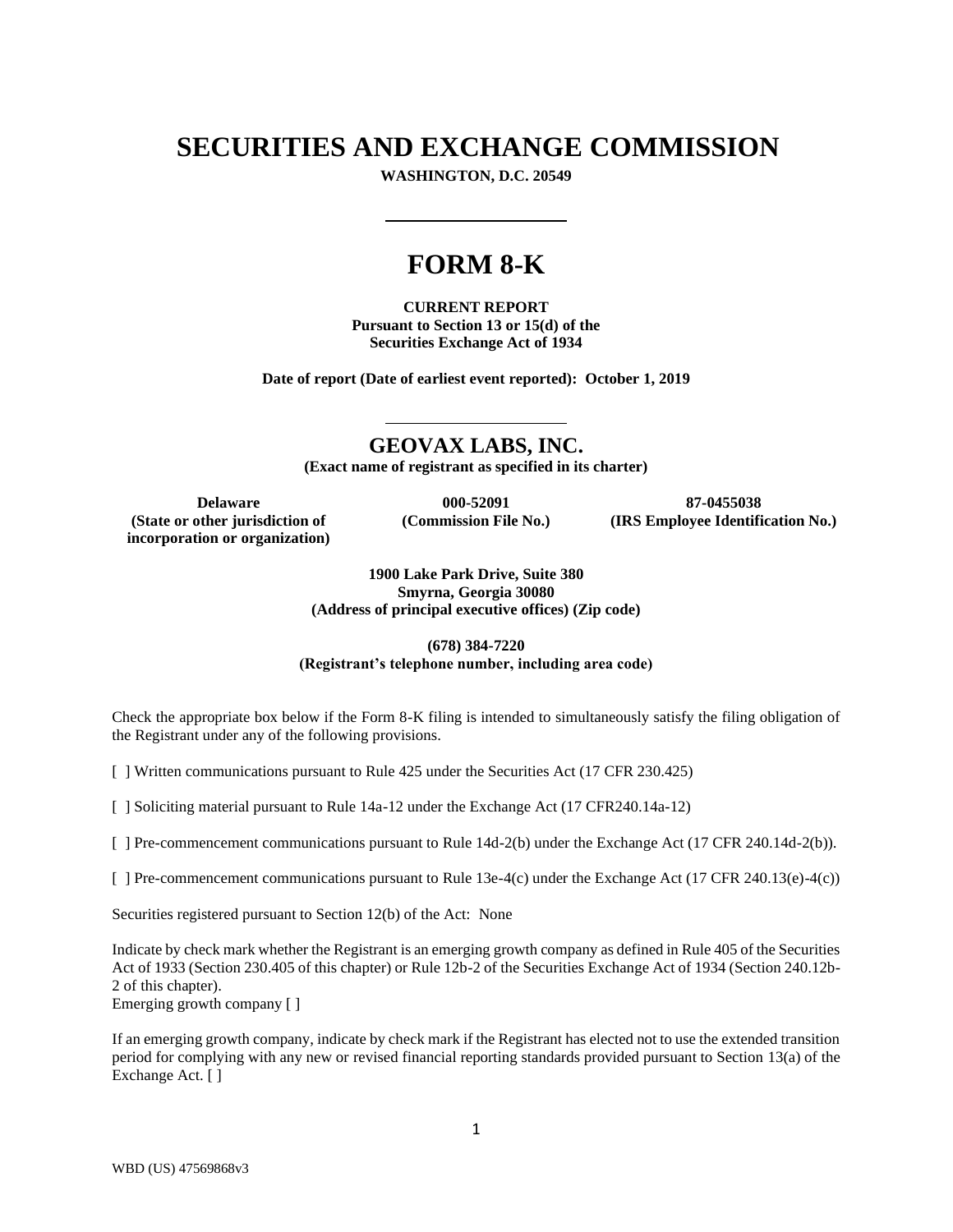This Form 8-K and other reports filed by GeoVax Labs, Inc. (the "Company") from time to time with the Securities and Exchange Commission (collectively the "Filings") contain forward-looking statements and information that are based upon beliefs of, and information currently available to, the Company's management as well as estimates and assumptions made by the Company's management. When used in the Filings, the words "anticipate", "believe", "estimate", "expect", "future", "intend", "plan" or the negative of these terms and similar expressions as they relate to the Company or the Company's management identify forward-looking statements. Such statements reflect the current view of the Company with respect to future events and are subject to risks, uncertainties, assumptions and other factors relating to the Company's industry, operations and results of operations and any businesses that may be acquired by the Company. Should one or more of these risks or uncertainties materialize, or should the underlying assumptions prove incorrect, actual results may differ significantly from those anticipated, believed, estimated, expected, intended or planned. Except as required by law, the Company does not undertake to update its forward-looking statements.

### **Item 4.01. Changes in Registrant's Certifying Accountant.**

Effective October 1, 2019, the Company's independent registered public accounting firm, Porter Keadle Moore, LLC ("PKM") combined its practice (the "Practice Combination") with Wipfli LLP ("Wipfli"). As a result of the Practice Combination, PKM effectively resigned as the Company's independent registered public accounting firm and Wipfli, as the successor to PKM following the Practice Combination, was engaged as the Company's independent registered public accounting firm. The Company's Audit Committee was notified of the Practice Combination and the effective resignation of PKM and ratified and approved the engagement of Wipfli.

The reports of PKM on the financial statements of the Company for the years ended December 31, 2018 and 2017 contained no adverse opinion or disclaimer of opinion and were not qualified or modified as to uncertainty, audit scope or accounting principle. In connection with its audits of the years ended December 31, 2018 and 2017 and reviews of the Company's financial statements through June 30, 2019, there were no disagreements with PKM on any matter of accounting principles or practices, financial statement disclosure, or auditing scope or procedure, which disagreements, if not resolved to the satisfaction of PKM, would have caused them to make reference thereto in their report on the financial statements for such years.

The Company has furnished to Wipfli (as successor following the Practice Combination of PKM) the statements made in this Item 4.01. Attached as Exhibit 16.1 to this Form 8-K is Wipfli's letter to the Commission, dated October 2, 2019 regarding these statements.

During the two most recent fiscal years and through October 1, 2019, the Company has not consulted with Wipfli on any matter that (i) involved the application of accounting principles to a specified transaction, either completed or proposed, or the type of audit opinion that might be rendered on the Company's financial statements, in each case where a written report was provided or oral advice was provided that Wipfli concluded was an important factor considered by the Company in reaching a decision as to the accounting, auditing or financial reporting issue; or (ii) was either the subject of a disagreement, as that term is defined in Item 304(a)(1)(iv) of Regulation S-K and the related instructions to Item 304 of Regulation S-K, or a reportable event, as that term is defined in Item  $304(a)(1)(v)$  of Regulation S-K.

#### **Item 9.01 Financial Statements and Exhibits**

Exhibit 16.1 Letter from Wipfli LLP to the Securities and Exchange Commission, regarding change in certifying accountant of the Company.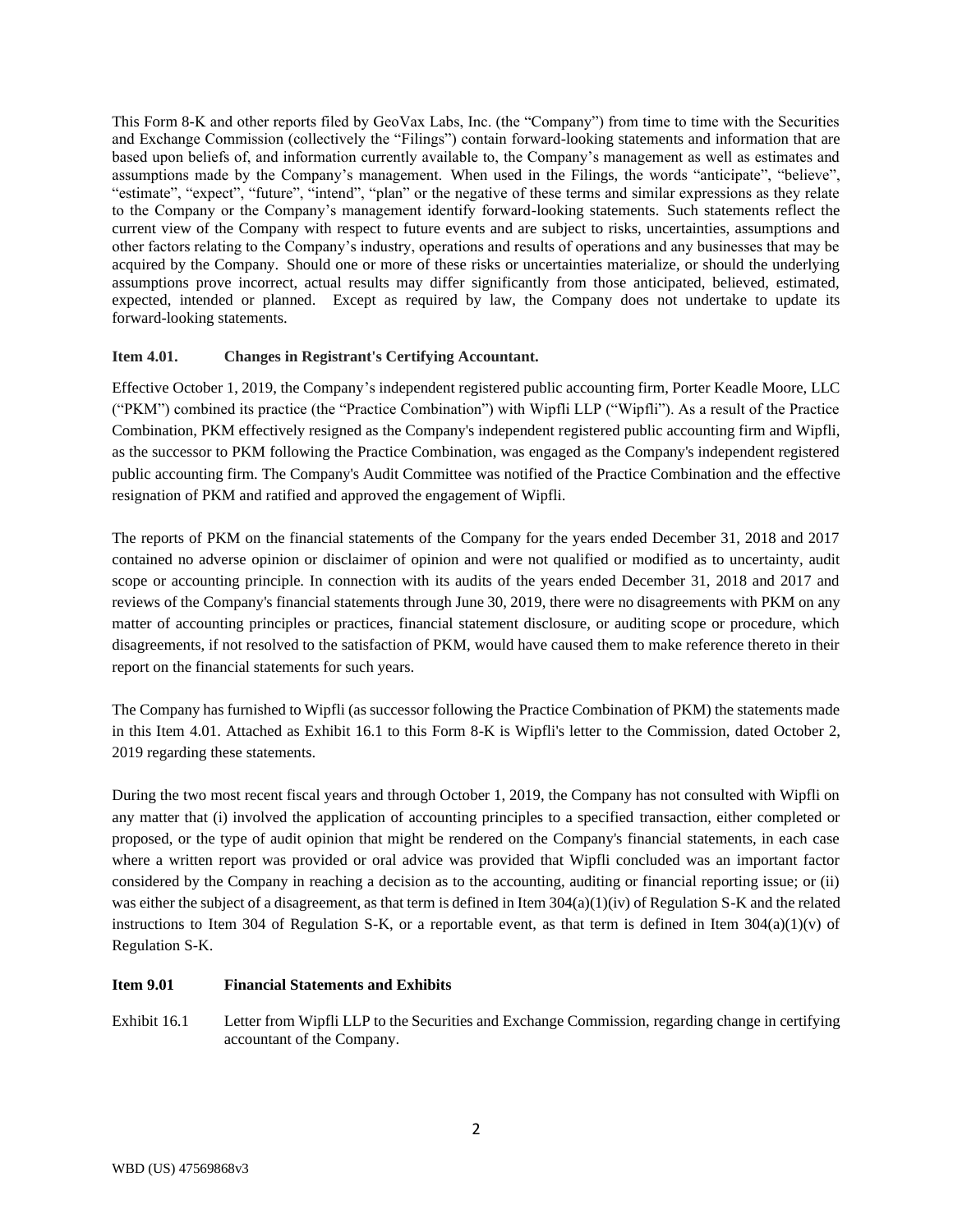## **SIGNATURE**

Pursuant to the requirements of the Securities Exchange Act of 1934, the Registrant has duly caused this Current Report to be signed on its behalf by the undersigned hereunto duly authorized.

Dated: October 7, 2019

GEOVAX LABS, INC.

By: /s/ Mark W. Reynolds

Mark W. Reynolds Chief Financial Officer